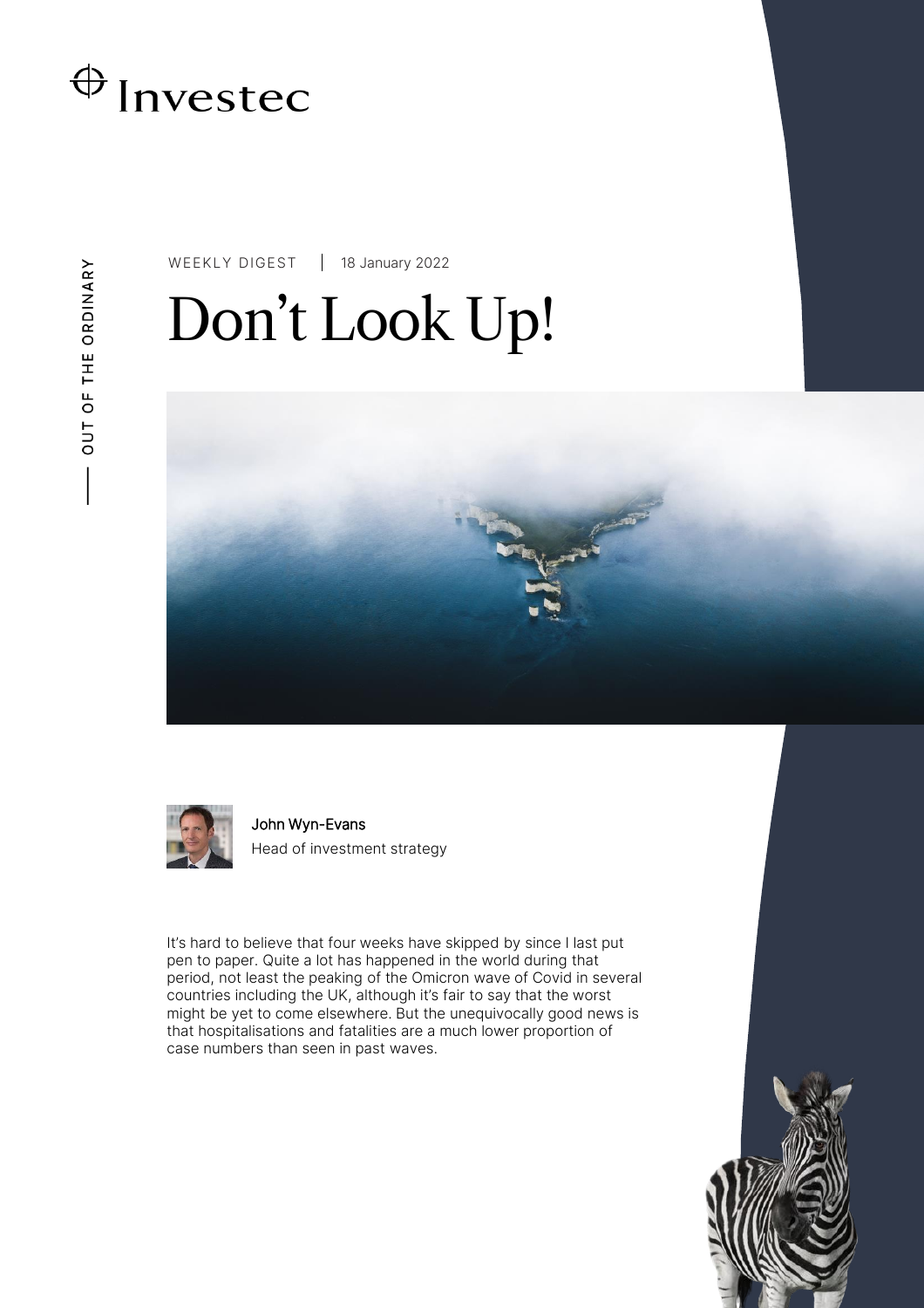One of the delights of the Christmas and New Year holiday period is having the time to settle into some long reading. On a work-related theme, I read Boom and Bust. This provides accounts of ten different financial market bubbles stretching back to the 1700s, and attempts to ascertain what creates them. The authors, William Quinn and John D. Turner, are academics at Queen's University in Belfast. In the light of continuing claims that many financial assets are in a bubble today, it is worth reviewing their key conclusions.

The authors summarise these bubbles into one simple principle, that of the "bubble triangle". The sides of the triangle, which must be in place to create the conditions for the bubble, are marketability, money/credit (liquidity) and speculation. And once all the fuel is gathered, there needs to be a spark.

Marketability is perhaps the element that is most overlooked in the formation of bubbles. It refers to the ease with which investors can trade in and out of an asset. This can be a function, for example, of innovative new products, and remember that shares in companies were an innovation in their day. Now it could be anything from Exchange Traded Funds (which give investors handy and low-cost access to indices and themes) to Non-Fungible Tokens (which can give investors anything from a share of an artefact to outright ownership of some digital creation).

Another feature of marketability today is the ease by which financial products are available at the touch of a screen and often with minimally onerous due diligence requirements. And this route can also be pretty much free of costs, which removes a major impediment to extremely active trading. Add in the gamification of trading apps, and it's hard to ignore the influence that they have had on behaviour in certain areas of markets, for example unprofitable technology companies, meme stocks and cryptocurrencies.

Liquidity pretty much speaks for itself. Freely available credit is a key driver of bubbles, and one can certainly point to record levels of margin debt in the United States as a symptom. Low interest rates on cash and bonds have also historically been a driver of greater risk-taking as investors move further up the risk curve to achieve the returns either that they need to meet liabilities or that they aspire to. It goes without saying that we are in precisely that situation currently. However, we also know that monetary largesse is destined to be reined back in the coming year. Liquidity tends to be the most pro-cyclical element of the bubble. It encourages more participants on the upside and the use of leverage can amplify both economic activity and financial gains. But its withdrawal can trigger a spiral of losses as debts are paid off, margins are called, and asset sales become a matter of necessity as opposed to want.

The authors characterise speculation as the purchase of an asset purely with the intent of making a (usually short-term) capital gain. Although this is a widespread trading practice in normal market conditions and helps to provide liquidity to markets, it tends to be a lot more pernicious when it becomes a mass participation event, especially in the hands of novices as opposed to seasoned traders (who are not infallible by any means).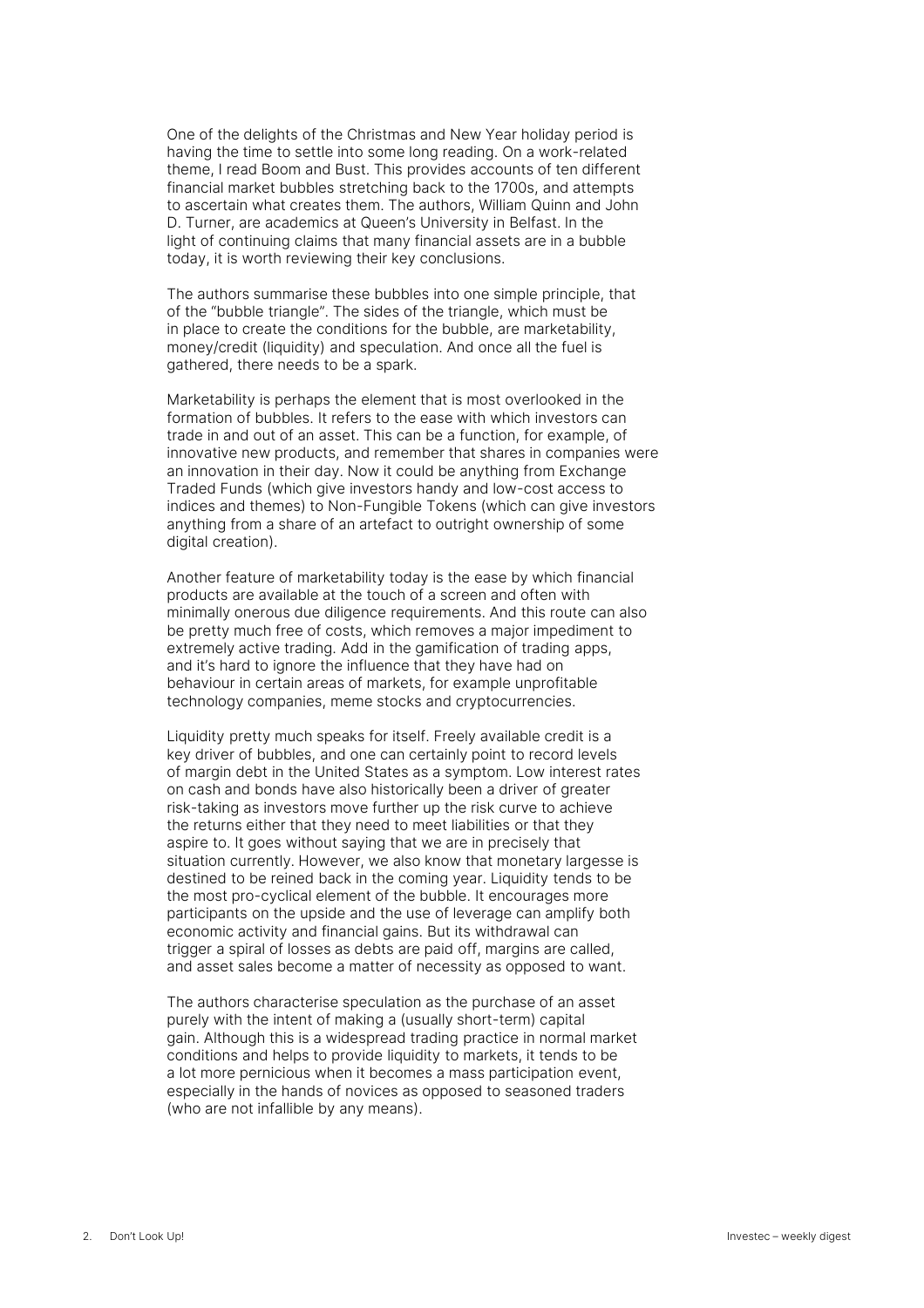There are two main bubble triggers that the authors identify  $$ technological innovation and government policy. There is no end of compelling stories in the tech world today and there are also opportunities to invest in companies that will be at the forefront of the transition to a greener economy. Furthermore, much activity in both these segments is strongly backed by governments searching for enhanced productivity and to address a green policy agenda. Sounds like a perfect recipe for bubbles to form.

The truth is that we are only able properly to identify bubbles in retrospect, because they have popped. If one looks at the share prices of some of the work-from-home winners, there is some evidence that they were in bubbly territory a year ago, with many share prices halving and more since then. Certain ETFs associated with technology disruptors have also taken a beating. That doesn't necessarily mean that the companies involved won't be successful. But it does suggest that investors were not applying a realistic current valuation to their prospective earning capabilities.

Even so, for the last year we have steadfastly held the view that equities overall are not in a bubble. We continue to believe that market composition and individual company profitability can justify a lot of today's apparent excess. Furthermore, there is little to suggest that we are in the throes of the type of speculative activity that can undermine the whole financial system as we saw in the run-up to the financial crisis in 2008. We really don't care that much if a few cryptocurrencies, NFTs or more speculative equities go to zero.

That's not to say that we are oblivious to risk. There have been a few bumpy days in markets already this year, none more so than when the Fed revealed the minutes of its December 2021 meeting. They contained evidence of much greater concern about inflation than was previously thought to be the case, and with that came comments that more Fed members were contemplating a swifter and more aggressive tightening of monetary policy. This would involve an accelerated end to asset purchases, a more immediate interest rate rise, and, most surprisingly, a much earlier beginning to balance sheet reduction. This triggered a sharp sell-off for both bonds and equities, although the headlines equity indices failed to capture the rotation in favour of shorter duration "value" stocks at the expense of longer duration "growth" stocks.

Apart from the timing, perhaps, none of this really should have come as a massive surprise. In my last Weekly Digest of 2021, I highlighted the risk of policy tightening and the balancing act that central banks will have to perform to achieve their goals this year, namely, to perpetuate the economic recovery while reining in inflation and expectations of future inflation. We continue to see a tighter monetary policy environment developing over the course of the year, and this will create a headwind for financial assets. But we also believe that this policy shift will create more dispersion of returns within markets, allowing skilled asset allocators and stock-pickers to add value relative to strategic asset allocation benchmarks. The worst thing would be to allow one's longer-term investment goals to be sacrificed to the short-term vagaries of market sentiment.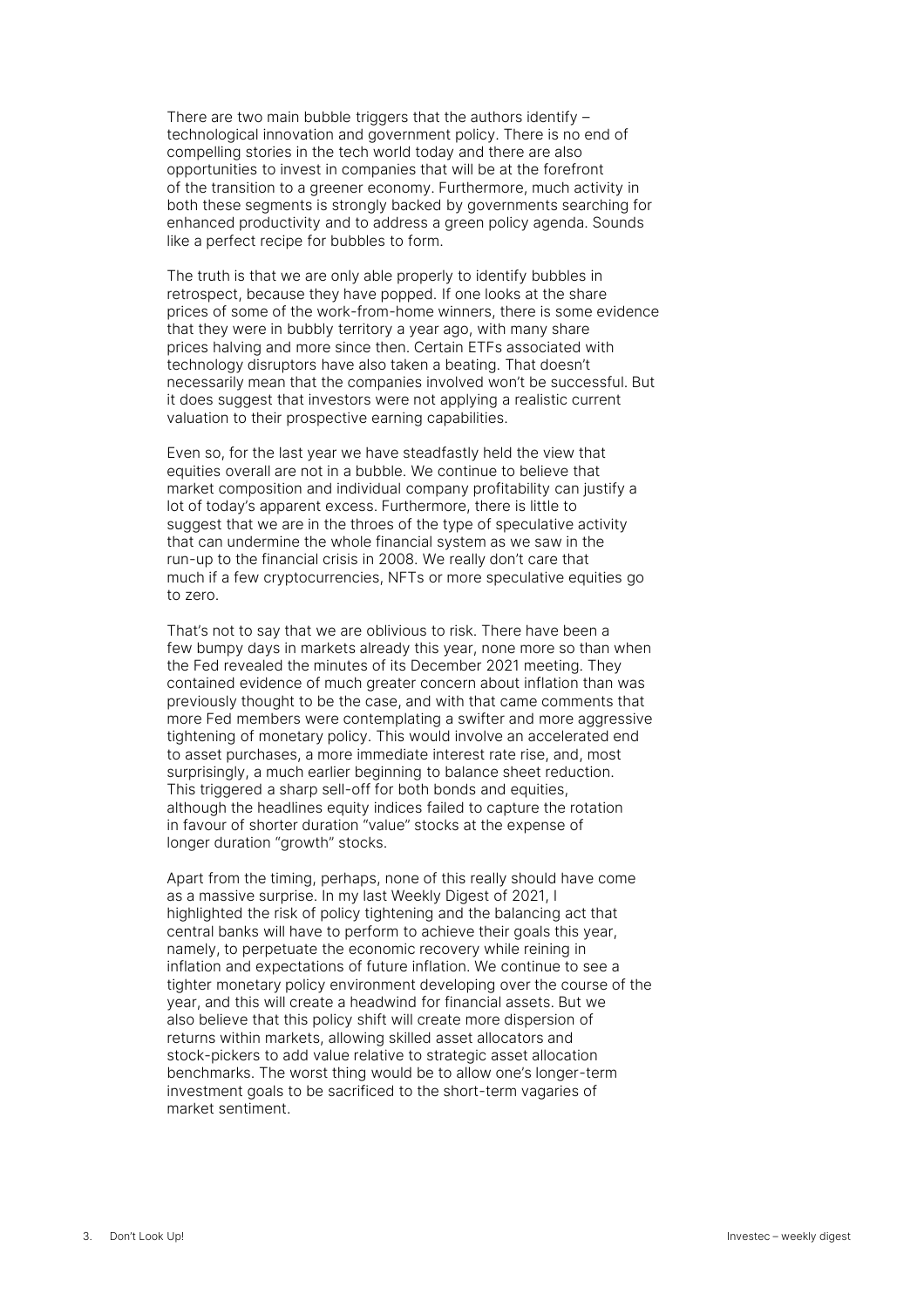Which, somewhat belatedly, brings me to this week's title. When I didn't have my head buried in a book, there was some time for TV, and I thoroughly enjoyed the Netflix film Don't Look Up. I am not going to give the game away for those who have yet to see it, but it does involve a scientifically based warning about an impending global catastrophe and the reaction to that threat. Are warnings of equity bubbles and market crashes the equivalent of the discovery of a comet hurtling towards earth? Are we being too blasé? Or even just powerless in the face of inevitable doom? We certainly don't think so.

But we also acknowledge that investment returns will, in all probability, be lower and harder to achieve henceforth than they have been for most of the era since the end of the financial crisis. Bearing that in mind, the final words of Leonardo DiCaprio's character, Dr Mindy, ring true: "We really did have everything, didn't we? I mean, when you think about it."